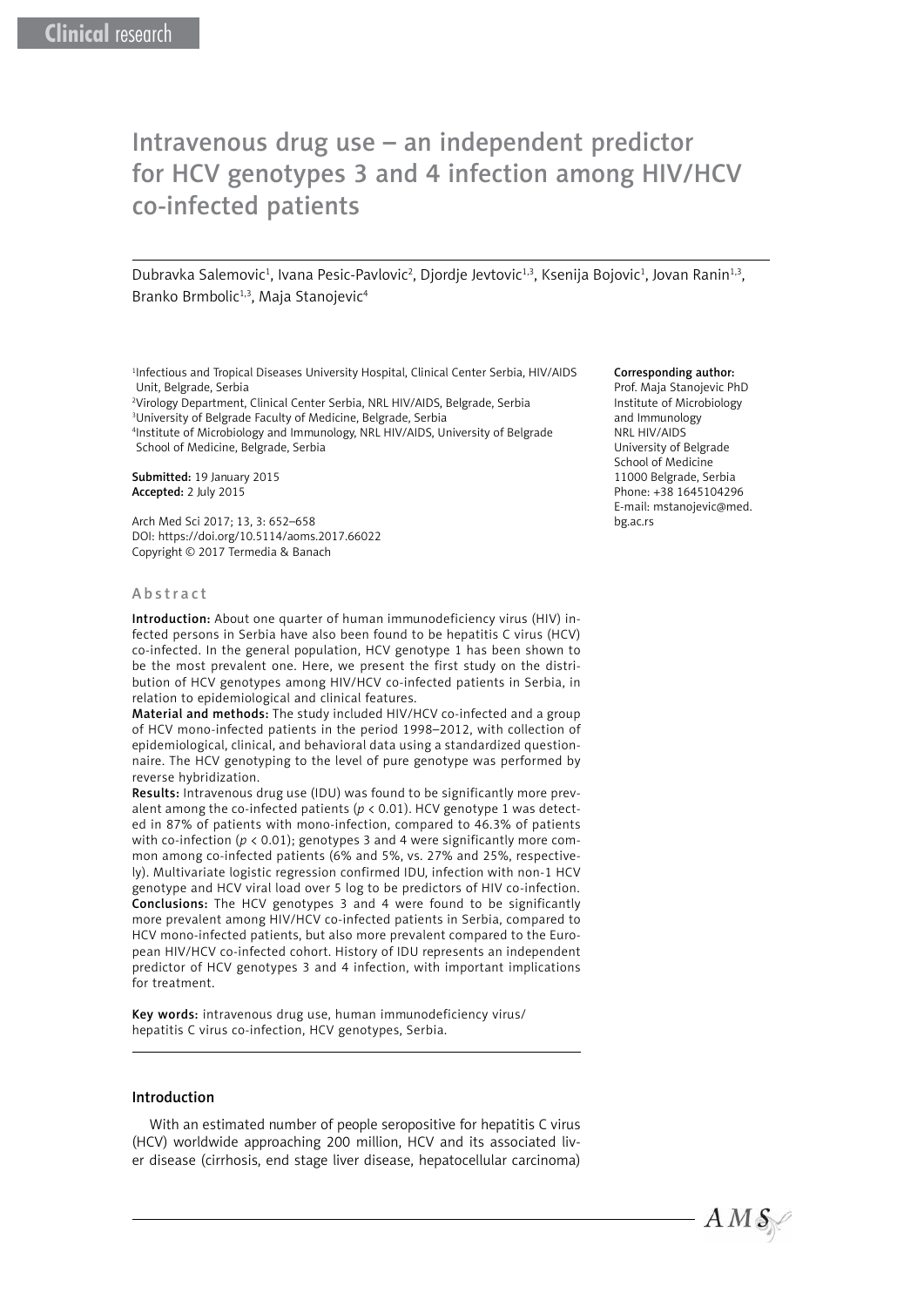are among the leading causes of morbidity and mortality globally [1]. Human immunodeficiency virus (HIV) and HCV share the same transmission routes – they are both transmitted via parenteral, sexual, and vertical exposure, although with different transmission efficiencies. The reported prevalence of HIV/HCV coinfection varies significantly among studies, ranging from 4% up to 90%, depending on the geographical region and studied population [2]. Both HIV and HCV are characterized by substantial genetic variability, resulting in the existence of multiple viral genotypes, subtypes and variants. According to the most recent nomenclature proposal, HCV is classified into 7 genotypes, further subdivided into epidemiologically diverse subtypes [3]. Genotype distribution varies widely, both geographically and related to different transmission categories, and has a major impact on HCV infection therapy [4].

Serbia is a South East European country, situated on the Balkan Peninsula, with a population of about 7 million. According to World Bank data, Serbia is ranked as an upper middle income country; however, for decades already it has been passing through a dramatic period of economic transition as well as political and social changes, potentially facilitating spread of infectious diseases associated with intravenous drug use (IDU) and sexual transmission. The HIV epidemic in Serbia has been present for almost three decades and was first introduced among IDUs [5]. According to the latest epidemiological data, among newly diagnosed HIV infections in 2014, the proportion of IDUs has decreased to around 4%, while the infection rate among men who have sex with men (MSM) has increased, becoming the most prevalent transmission route among newly diagnosed infections in Serbia, with around 60% (http:// www.batut.org.rs/index.php?content=1095)*.* The HIV infection cases are not evenly distributed throughout the country, with the majority of cases reported in the capital Belgrade metropolitan area.

In Serbia, about one quarter of HIV-infected persons (24.3%) have also been found to be HCV co-infected [6]. Existing data on the prevalence of diverse HCV genotypes in the general population in Serbia depict genotype 1 as the most prevalent one [7]. So far, no data are available regarding HCV genotype distribution among HIV/HCV co-infected patients. In order to gain insight into the epidemiology, molecular characteristics and risk factors for HCV infection in the HIV-infected population in Serbia, we performed a study examining the distribution of prevalent HCV genotypes among HIV/ HCV co-infected patients in Serbia and comparing it to the one in HCV mono-infected patients, in relation to various epidemiological and clinical features.

### Material and methods

The study prospectively included consenting HIV/HCV co-infected and a group of HCV monoinfected patients followed at the Infectious and Tropical Diseases University Hospital in Belgrade, according to the following inclusion criteria: ELISA determined and western blot confirmed seropositive status for HCV mono-infection or HIV/HCV co-infection and adult age. The study included patients in the period 1998–2012. Epidemiological, clinical, and behavioral data were collected using a standardized questionnaire. Transmission risk was defined as IDU, sexual contact, history of transfusion of blood/blood products, vertical and other. The study was conducted under the approval of the Ethical Committee of the Clinical Center of Serbia.

HIV infection was diagnosed using the Enzygnost HIV Integral II test (Siemens Healthcare Diagnostics, Marburg, Germany) and confirmed by the NEW LAV-BLOT II western blot test (BIO-RAD, Marnes La Coquette, France). HIV viral load was measured using the Cobas TaqMan HIV Test (Roche Molecular Systems, Branchburg, NJ, USA). HCV infection was diagnosed by antibody detection using Monolisa Anti-HCV PLUS Version 2 (BIO-RAD, Marnes La Coquette, France).

For patients followed in the period 2010–2012, HCV RNA and genotyping was performed using commercial tests. HCV viral load was measured by the COBAS TaqMan HCV Test (Roche Molecular Systems, Branchburg, NJ, USA). A viral load above 100 IU/ml was needed for further HCV genotyping, which was performed by reverse hybridization, using the LINEAR ARRAY Hepatitis C Virus Genotyping Test (Roche Molecular Systems, Branchburg, NJ, USA).

For HCV/HIV co-infected patients, HIV disease was classified in stages A-C according to the 1993 Centers for Disease Control case definition criteria [8]. Aspiration liver biopsy was performed in order to assess severity of fibrosis and necroinflammatory activity, using the Ishak modification of the hepatic activity index. In some patients, liver biopsy was not performed due to liver failure, presence of hemangiomas or other reasons (e.g. patients' reluctance to undergo the procedure). The diagnosis of cirrhosis was established using histological or a combination of clinical, endoscopic and laboratory findings.

## Statistical analysis

Obtained results were processed using standard statistical analysis. All analyses were performed using an electronic database organized in the SPSS (version 11.5) statistical package. Categorical data were compared using the  $\chi^2$  test and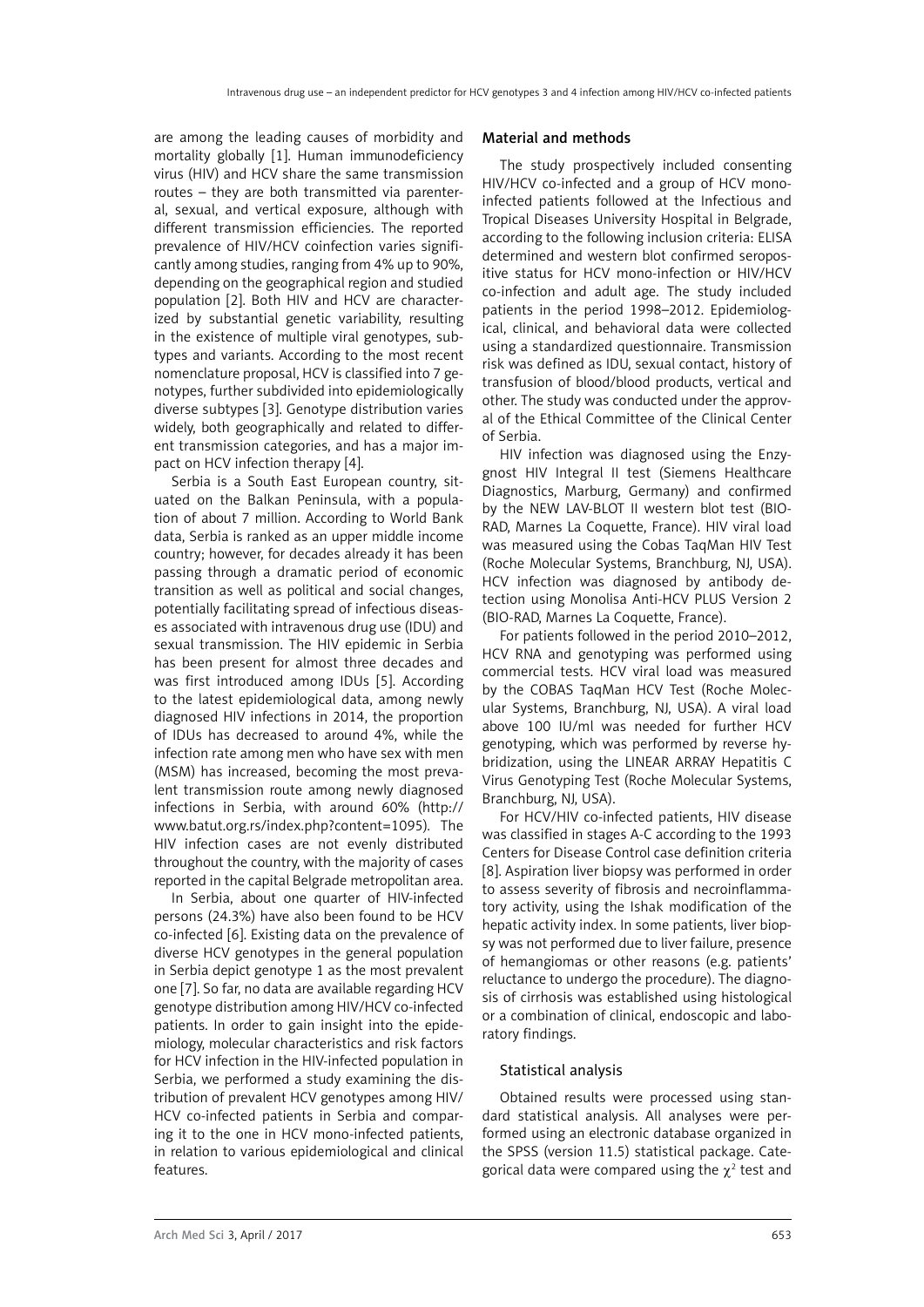Fisher's exact test. Plasma HCV viral load means were compared by one-way ANOVA. Univariate and multivariate logistic regression was used to study the association between HCV/HIV co-infection and different epidemiological and clinical variables (age, HCV genotype, HCV viral load above 5  $log_{10}$  IU/ ml, risk of acquiring HIV/HCV infection) and also to assess variables associated with HCV genotypes 3 and 4 infection (age below 40, *i.v.* drug use and HIV co-infection). The level of statistical significance was 0.05.

#### Results

The study included 214 HIV/HCV co-infected and 193 HCV mono-infected patients who fulfilled the inclusion criteria. Co-infected patients presented in different stages of HIV disease: 29/214 patients were CDC A (13.6%), 72/214 patients were in stage B (33.6%), whereas 113/214 patients presented with CDC C (52.8%). General characteristics of studied patients are presented in Table I. Patients were mostly male (58.0%), which did not differ between the two subgroups, while those co-infected were significantly younger. The prevalence of transmission risk was found to be substantially different in the group of HIV/ HCV co-infected patients, compared to the monoinfected ones. The majority of co-infected patients (151/214, 70.5%) were IDUs, compared to 37/193 (19.1%) HCV mono-infected patients ( $p < 0.01$ ); sexual transmission was reported by 2.5% of mono-infected, compared to 22.8% of co-infected patients (*p* < 0.01) (Figure 1).

For 229 patients followed in the period 2010– 2012, HCV RNA and genotyping was performed. HCV genotype distribution was found to be significantly different between the two groups: genotype 1 was detected in 87% of patient with monoinfection, compared to 46.3% of patients with coinfection ( $p < 0.01$ ); non-1 genotypes, namely genotypes 3 and 4, were significantly more common among co-infected patients (6% and 5%, vs. 27% and 25%, respectively) (Figure 2). Non-1 HCV genotypes were more commonly found among IDUs compared to other transmission risks, regardless of the HIV status ( $p = 0.03$ ). HCV plasma viral load was significantly higher in co-infected patients  $(6.0 \pm 1.2, \text{vs. } 4.4 \pm 1.7 \log_{10} \text{IU/l}, p = 0.01)$  (Figure 3). However, viral load did not differ significantly across different genotypes, regardless of HIV co-infection. In addition, end stage liver disease (liver cirrhosis) was not related to certain genotypes, and surprisingly was even more prevalent among mono-infected subjects. Cirrhotic patients from the mono-infected subgroup were signifi-

|  | Table I. General clinical and demographic characteristics of patients |  |  |  |  |  |
|--|-----------------------------------------------------------------------|--|--|--|--|--|
|--|-----------------------------------------------------------------------|--|--|--|--|--|

| Parameter                                   | Total       | <b>HCV</b> mono-infection | HIV/HCV co-infection | P-value |
|---------------------------------------------|-------------|---------------------------|----------------------|---------|
| Patients                                    | 407         | 193                       | 214                  |         |
| Age, mean $\pm$ SD                          |             | $41.7 \pm 13.9$           | $37.5 \pm 7.8$       | 0.01    |
| Male, n (%)                                 | 236 (58%)   | 115 (59.6%)               | 121 (56.5%)          | 0.3     |
| Female, $n$ $(\%)$                          | 171 (42%)   | 78 (40.4%)                | 93 (43.5%)           | 0.3     |
| CDC stage, $n$ (%):                         |             |                           |                      |         |
| A                                           |             |                           | 29 (13.6%)           |         |
| B                                           |             |                           | 72 (33.6%)           |         |
| $\mathsf{C}$                                |             |                           | 113 (52.8%)          |         |
| HCV hepatitis*                              |             |                           |                      |         |
| Liver cirrhosis                             | 94          | 56                        | 38                   | 0.002   |
| Transmission risk:                          |             |                           |                      |         |
| IDU (%)                                     | 188 (46.2%) | 37 (19.2%)                | 151 (70.5%)          | < 0.01  |
| Sexual                                      | 54 (13.3%)  | 5(2.6%)                   | 49 (22.9%)           | < 0.01  |
| Parenteral                                  | 130 (31.9%) | 117 (60.6%)               | 13 (6.1%)            | < 0.001 |
| <b>MTC</b>                                  | $1(0.2\%)$  | $\mathbf 0$               | $1(0.5\%)$           |         |
| Unknown                                     | 34 (8.4%)   | 34 (17.6%)                | $\mathbf 0$          |         |
| HCV RNA [IU/ml] log <sub>10</sub><br>$±$ SD |             | $4.6 \pm 1.6$             | $6.0 \pm 1.2$        | 0.01    |

*\*Liver cirrhosis data were available for 182 mono-infected and 213 co-infected patients. IDU – intravenous drug use, parenteral – history of transfusion of blood/blood products, MTC – mother-to-child transmission.*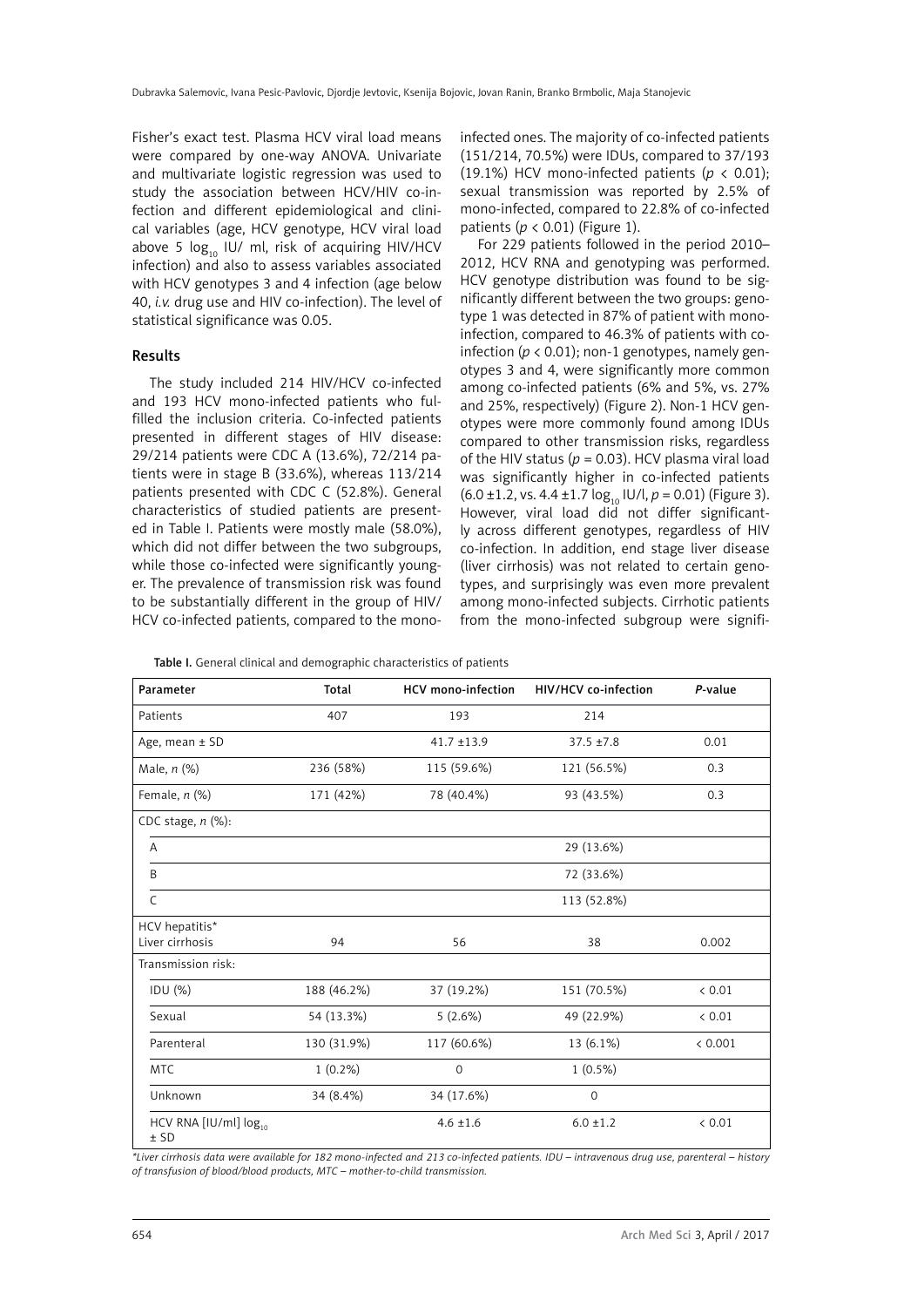

centages, among HCV mono-infected and HIV/HCV co-infected patients

cantly older than those co-infected with liver cirrhosis (48.7 ±12.3 vs. 38.5 ±7.2, *p* = 0.01). Logistic regression analyses revealed that in the whole cohort of HCV infected patients, certain HCV genotypes were not associated with a higher incidence of liver cirrhosis, while age above 40 was an independent predictor of ESLD (OR = 2.7, 95% CI:  $1.7-4.5, p = 0.01$ ).

Univariate logistic regression identified IDU, age under 40, infection with non-1 HCV genotype and HCV viral load over 5 log to be associated with HIV co-infection, whereas multivariate logistic regression confirmed IDU, infection with non-1 HCV genotype and HCV viral load over 5 log to be predictors of HIV co-infection. Univariate logistic regression showed that age below 40, *i.v.* drug use and HIV co-infection were associated with genotypes 3 and 4, while multivariate logistic regression revealed *i.v.* drug use to be an independent predictor of acquiring genotype 3 or 4.

#### Discussion

Here, we present the first comprehensive study of the HCV genotype distribution among HIV/HCV co-infected patients in Serbia.

HCV-associated liver disease has been proven as a major cause of morbidity and mortality worldwide, affecting an estimated 2–3% of the world's population, and particularly HIV-infected persons [9, 10]. Available data indicate that HCV seroprevalence varies considerably worldwide, with country-specific prevalence ranging from < 1% to > 10% [10]. In Europe, high diversity in prevalence of HCV infection in the general population has been described, ranging from 0.4% to 22%, with higher



Figure 2. HCV genotype distribution, in percentages, among HCV mono-infected and HIV/HCV co-infected patients; HCV gt 1–4 – hepatitis C virus pure genotypes 1–4



Figure 3. Average HCV plasma viral load among HCV mono-infected and HIV/HCV co-infected patients

rates in southern and central-eastern countries [11]. Low prevalence  $(\leq 0.5\%)$  has been described in Belgium, Germany, Netherlands, Sweden, and the UK, intermediate prevalence (0.5–2%) in Bulgaria, France, Hungary, and Romania, whereas high prevalence ( $\geq$  2%) has been found in parts of Italy [11]. Still, data on general population prevalence are lacking or incomplete for many countries and regions of the world. According to the Serbian Public Health Institute, the registered annual incidence of chronic HCV infection in Serbia was in the range of 5.86–7.32 per 100 000, for the period 2008–2012 [12]. However, the actual prevalence of HCV infection and the true burden of disease are not known – a recent global survey has esti-

*MTC – mother-to-child transmission, parenteral – history of transfusion of blood/blood products, IDU – intravenous drug use.*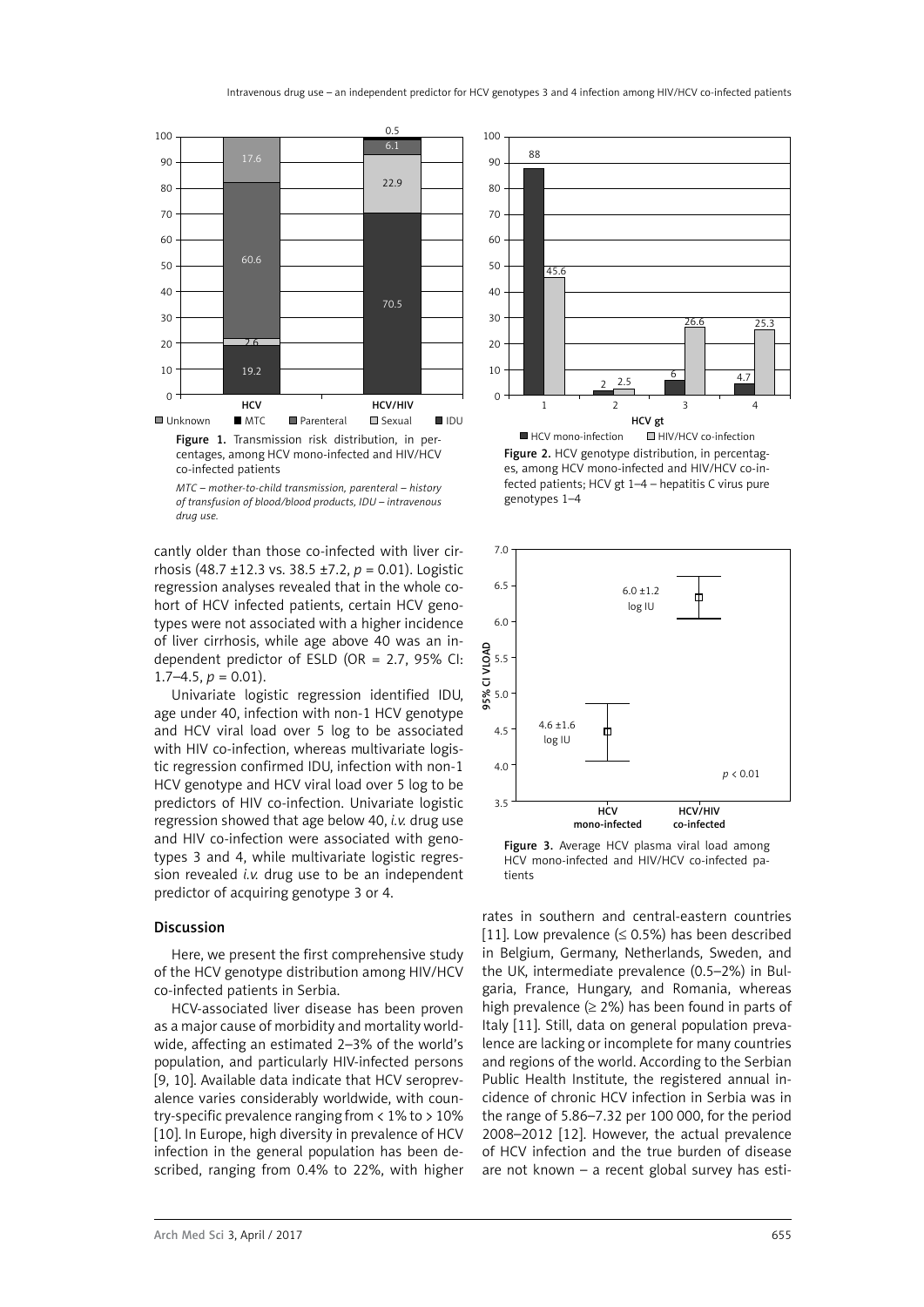mated regional seroprevalence for Central Europe to be 2.4% (2.0–2.8), which can be classified as "moderate" [1]. Regarding HIV infection, Serbia ranks among countries with low prevalence (less that 0.1%), with the incidence rate of HIV-1 infection of 17 per million in 2012 [13].

The HIV/HCV co-infection is known to induce important liver-related morbidity and mortality. Even in the highly active antiretroviral era, HIV co-infection remains independently associated with advanced liver fibrosis and cirrhosis in patients with chronic HCV infection [14]. In our cohort of HCV- infected patients, the prevalence of HCV-related end-stage liver disease (ESLD, namely, liver cirrhosis) was even higher among the HCV mono-infected ones, probably because these patients were significantly older than those concurrently-infected with HIV. However, HCV mono-infected patients with liver cirrhosis were significantly older than those with liver cirrhosis and HCV/HIV co-infection, suggesting more rapid development of cirrhosis among co-infected patients. The HIV coinfection has been shown to adversely affect the natural history of HCV disease, increasing the risk of decompensated liver disease or histological cirrhosis in co-infected patients, compared to patients with HCV infection alone [15]. Accelerated progression of hepatic fibrosis has been linked to enhanced HCV replication, presumably due to HIV-related immunosuppression [16]. Higher HCV viral load has been described in our cohort, as one of the potential contributors to enhanced liver fibrosis. Molecular mechanisms of accelerated hepatic fibrosis among HIV/HCV co-infected individuals have been attributed to direct viral effects, immune/cytokine dysregulation, altered levels of matrix metalloproteinases and fibrosis biomarkers, increased oxidative stress and hepatocyte apoptosis, HIV-associated gut depletion of CD4 cells, and microbial translocation [17]. Recently, HCV-related cirrhosis was found to be associated with the level of immune activation and elevated serum concentrations of monocyte-derived markers [18].

A study concerning a Belgrade cohort of Serbian patients evaluated and treated between January 1998 and December 2007 at the HIV/AIDS Centre of the Infectious and Tropical Diseases University Hospital in Belgrade identified HCV co-infection in 24.3% [6]. It has been shown that the prevalence of HIV/HCV co-infection is directly influenced by transmission risk factors of the population under study. Parenteral transmission through intravenous drug use, history of multiple transfusions or blood product exposures have been described as the most important risk factors for HIV/HCV co-infection [19]. In HIV-positive patients with a history of IDU, the rate of HCV infection is reported to be 82% to 93%. Conversely, the rate of co-infection among HIV-infected patients with a sexual risk factor is much lower, less than 10%, related to the relatively low HCV transmission rate via sexual exposure [19]. In our study, the prevalence of transmission risk was found to be substantially different between the HCV mono-infected and HIV co-infected patients. Accidental parenteral exposure to blood, along with contaminated blood and/or blood product transfusions were the most prevalent ways of transmission among HCV mono-infected patients, while in the subgroup of HCV/HIV co-infected subjects parenteral exposure to contaminated needles, among IDUs, and sexual acquisition of the infection were more common. In our study, IDUs were significantly younger than all other HCV-infected patients, which mostly contributed to the mean age of HIV co-infected patients being significantly lower than among monoinfected patients.

Besides the shared transmission routes, both HIV and HCV are rapidly evolving RNA viruses, presenting substantial intra- and inter-host genetic variability. Six well-established HCV genotypes described so far and the newly described genotype 7 are found, with differing prevalence worldwide [20]. Several HCV subtypes of genotypes 1, 2 and 3 are globally distributed, and hence termed epidemic, whereas others, the endemic ones, are much more restricted to particular geographic regions [21]. Genotypes 1a and 1b are the most prevalent in western countries, with genotype 1b being the most common in Europe and genotype 1a in the United States [20]. Genotype 2 and its subtypes predominate in western Africa. Genotype 3a is the second most common genotype in Europe after genotype 1. Genotype 4 is found in Central Africa, the Mediterranean region and the Middle East [22–25]. Subtype 5a seems to have originated in South Africa but is also present in Europe, whereas genotype 6 is common in Southeast Asia [22–24, 26, 27]. In Serbia, previous studies have found HCV genotype 1 to be the most prevalent one in the general population, accounting for 57.9% of chronic infections, followed by subtypes 3, 4 and 2, found in 23.2%, 6.7% and 3.7% of patients, respectively [7].

The HCV genotype distribution has been found to reflect the route of transmission: genotype 1b has been found associated with post-transfusion HCV infections, whereas HCV subtypes 1a and 3 have been repeatedly associated with IDU, in different regions of the world [28, 29]. Several studies have described higher prevalence of HCV genotype 6 among HCV patients with a history of IDU, specifically in some regions of China [30, 31]. The HCV genotypes have not been found to differ with regard to disease severity, but they still affect treatment duration and response, even with new direct-acting antivirals (DAA) [25].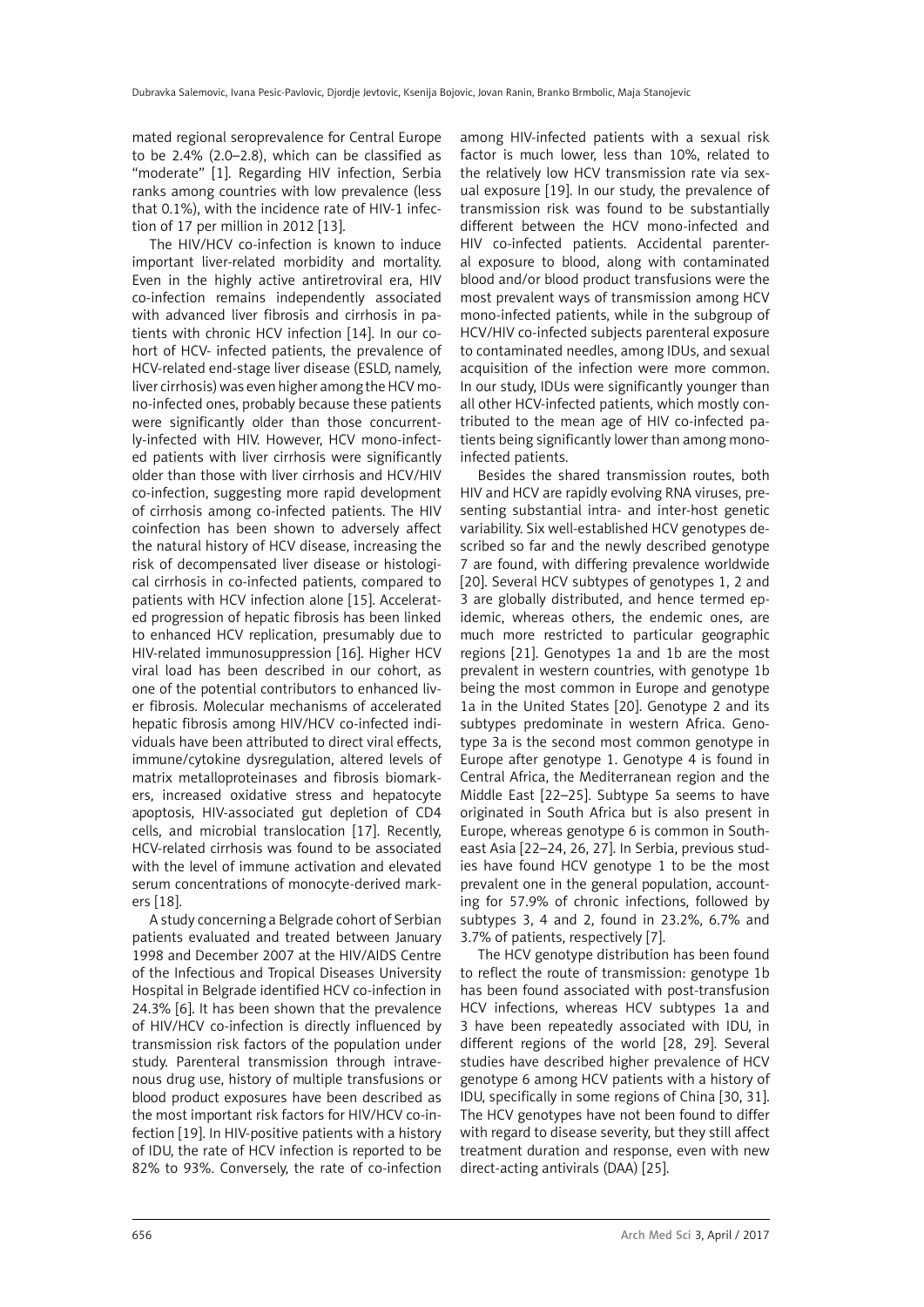In our study, the HCV genotype distribution found among HIV/HCV co-infected patients in Serbia was substantially different compared to HCV mono-infected patients, with much higher prevalence of non-1 genotypes. In particular, genotypes 3 and 4 were found to be significantly more prevalent in co-infected patients. In Serbia, the duration of the HIV epidemic is similar to the one in Western European countries, with the first cases registered in 1985. The HIV epidemic in Serbia was first recognized among IDUs, and this transmission route was the most prevalent one over the coming years. By the end of the 1990s, intravenous drug use was still the most prevalent risk factor among cumulative HIV/AIDS cases, around 48.9%, followed by sexual transmission, 33% [32]. However, according to the latest epidemiological data, men who have sex with men (MSM) have become the most prevalent transmission route among newly diagnosed infections in Serbia [33, 34]. The difference we found in genotype 3 distribution reflects higher prevalence of IDUs among the co-infected. Similar to other regions of the world [28, 29], in Serbia, HCV subtype 3a has been found to be associated with IDU transmission, whereas a study comparing HCV genotype distribution in chronically HCV infected patients with and without a history of IDU found significantly higher prevalence of genotypes 3 and 2 and lower prevalence of genotypes 1 and 4 in the former group [7, 31]. Notably, we found a quarter of co-infected patients (25.3%) to harbor HCV subtype 4, compared to less than 5% in the mono-infected group. Genotype 4 is known to have originated in Central Africa, but is increasingly present in Southern Europe and in the Mediterranean region (France, Spain, Greece and Italy) [21, 28, 35]. It has been described in co-infected patients previously, although in a lower percentage than in our study (ranging from 0.8% to 20%) [36, 37]. Recently, an increase in genotype 4 prevalence has been described in England [38], mostly associated with countries with endemic presence of this subtype. Detection of HCV genotype 4 infection in the European cohort of HIV/HCV co-infected patients in the last decade has been attributed to the wider use of HCV therapy and also linked to immigrants from endemic countries [39]. Neither of these reasons plays an important role in the Serbian HIV/HCV co-infected cohort, whereas we found that high local prevalence of HCV genotype 4 is related to *i.v.* drug use as a risk for HCV infection. The transmission dynamics of HCV have been shown to vary by subtype and to be highly influenced by a combination of age, risk exposure and underlying social network [40]. Hence social factors, rather than biological features of different genotypes, may play a key role in shaping the rate and pattern of HCV spread.

Similar to other commercially available HCV genotyping methods, the one used in our study, reverse hybridization, is used to characterize the tested HCV genome at the level of pure genotype. Reverse hybridization is considered very reliable, with the reported percentage of genotyping failure using this method being less than 5% [40, 41]. However, we obtained no insight into HCV subgenotype distribution in the studied population (e.g. 4a vs. 4b), which could be considered a possible limitation to our study.

In conclusion, HCV genotype distribution among HIV/HCV co-infected patients in Serbia is substantially different compared to HCV mono-infected patients, with much higher prevalence of genotypes 3 and 4. The proportion of HCV genotype 4 infection is also considerably higher compared to the European HIV/HCV co-infected cohort. We found that this difference is linked to higher prevalence of IDU among the co-infected in Serbia. However, the association of particular HCV genotypes with specific routes of transmission and with HIV co-infection warrants further investigation. Detailed understanding of HCV genotypes' prevalence and distribution is essential for an effective targeted treatment and prevention approach.

## Acknowledgments

This work was partially funded by the Ministry of Education and Science, Republic of Serbia (grant no. 175024). We thank Dr Sonja Zerjav for valuable help in study design and technical performance.

## Conflict of interest

The authors declare no conflict of interest.

#### References

- 1. Mohd Hanafiah K, Groeger J, Flaxman AD, Wiersma ST. Global epidemiology of hepatitis C virus infection: new estimates of age-specific antibody to HCV seroprevalence. Hepatology 2013; 57: 1333-42.
- 2. Rockstroh JK, Spengler U. HIV and hepatitis C virus co-infection. Lancet Infect Dis 2004; 4: 437-44.
- 3. [Smith DB,](http://www.ncbi.nlm.nih.gov/pubmed?term=Smith DB%5BAuthor%5D&cauthor=true&cauthor_uid=24115039) [Bukh J](http://www.ncbi.nlm.nih.gov/pubmed?term=Bukh J%5BAuthor%5D&cauthor=true&cauthor_uid=24115039), [Kuiken C,](http://www.ncbi.nlm.nih.gov/pubmed?term=Kuiken C%5BAuthor%5D&cauthor=true&cauthor_uid=24115039) et al. Expanded classification of hepatitis C virus into 7 genotypes and 67 subtypes, updated criteria and assignment web resource. Hepatology 2014; 59: 318-27.
- 4. Shepard CW, Finelli L, Alter MJ. Global epidemiology of hepatitis C virus infection. Lancet Infect Dis 2005; 5: 558-67.
- 5. Zerjav S. Fridman V, Suvakovic V, et al.: Epidemiologija AIDS-a u Beogradu [Serbian]. Srp Arh Celok Lek 1987; 115: 715-23.
- 6. Jevtović DJ, [Salemović D](http://www.ncbi.nlm.nih.gov/pubmed?term=Salemovi%C4%87 D%5BAuthor%5D&cauthor=true&cauthor_uid=20006540), [Ranin J](http://www.ncbi.nlm.nih.gov/pubmed?term=Ranin J%5BAuthor%5D&cauthor=true&cauthor_uid=20006540), [Dulović O](http://www.ncbi.nlm.nih.gov/pubmed?term=Dulovi%C4%87 O%5BAuthor%5D&cauthor=true&cauthor_uid=20006540), [Ilić D,](http://www.ncbi.nlm.nih.gov/pubmed?term=Ili%C4%87 D%5BAuthor%5D&cauthor=true&cauthor_uid=20006540) [Brmbo](http://www.ncbi.nlm.nih.gov/pubmed?term=Brmboli%C4%87 B%5BAuthor%5D&cauthor=true&cauthor_uid=20006540)[lić B.](http://www.ncbi.nlm.nih.gov/pubmed?term=Brmboli%C4%87 B%5BAuthor%5D&cauthor=true&cauthor_uid=20006540) The prognosis of highly active antiretroviral therapy (HAART) treated HIV infected patients in Serbia, related to the time of treatment initiation. J Clin Virol 2010; 47: 131-5.